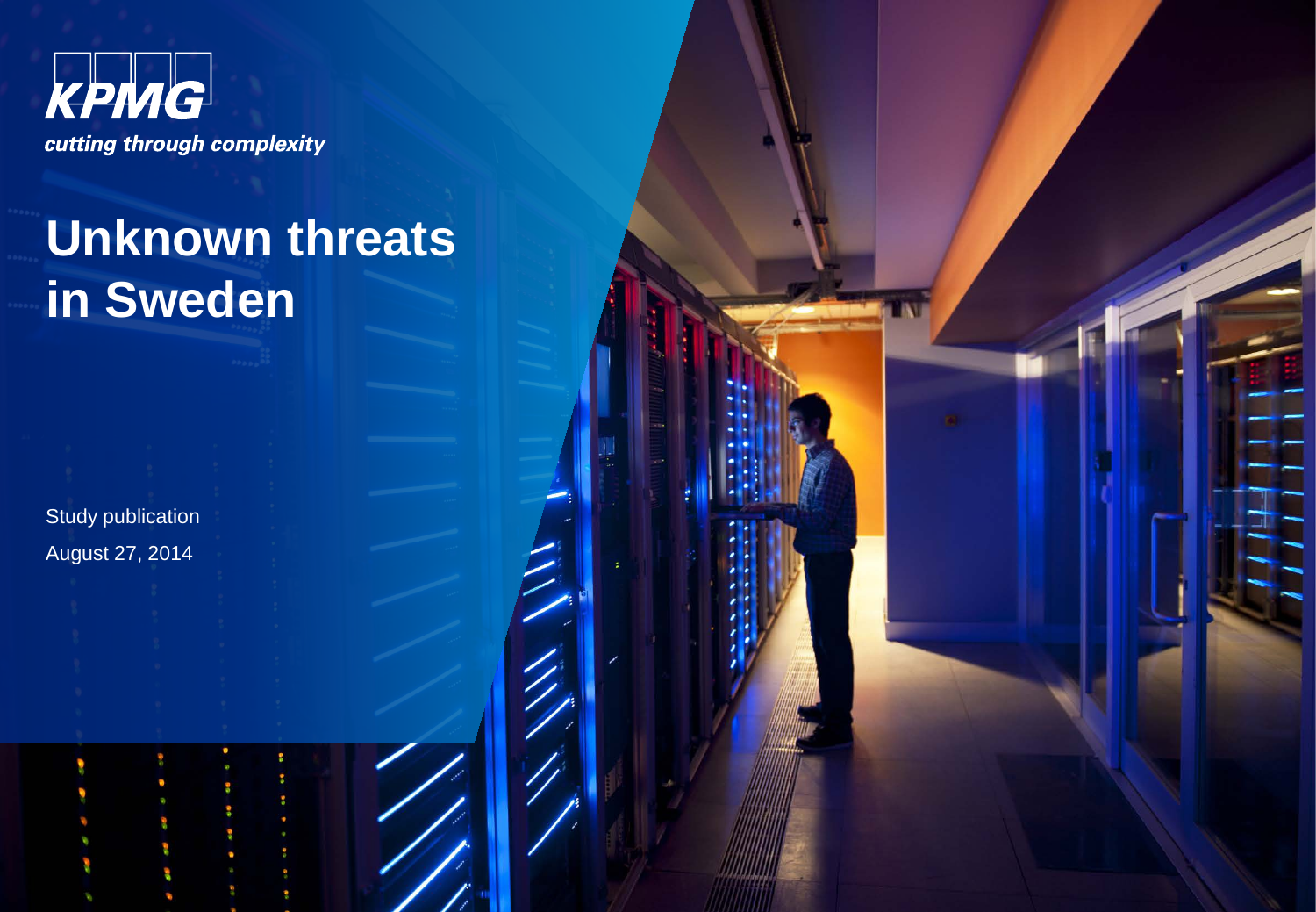### **Executive summary**

To many international organisations today, cyber attacks are no longer a matter of "if" but "when". Recent cyber breaches at large organisations highlight more sophisticated, unnoticed and persistent cyber attacks. KPMG has conducted a study of the Swedish IT environment concerning targeted cyber attacks, a.k.a. Advanced Persistent Threats. The purpose of the study was to assess the cyber threat landscape in Sweden. KPMG partnered with FireEye and utilised its technology to conduct this research.

During recent years, we have observed an increase of severe cyber attacks targeting classified financial information, legal acts, business communication, and military or other governmental highly sensitive information. We have seen advanced targeted attacks occurring in Scandinavia, directed towards organisations such as Nordea, the Swedish Tax Authority and Telenor in Norway. In November 2013, it was discovered that the Finnish Ministry of Foreign Affairs had been exposed to cyber espionage for many years.

In order to investigate the "unknown threat" in Sweden, we have analysed the internet traffic of the participating organisations during a four week period. For the study to be representative of Sweden, we have invited organisations of different sizes, operating within a variety of verticals, in both the private and the public sector.

The study shows that all the organisations were exposed to infection attempts, where malware had successfully passed through the organisations' perimeter defence and had reached internal hosts. The majority of the organisations were actually found to be infected as we observed communication attempts towards callback servers. The assumed purpose of those callback communications was to acquire complementary instructions, tools or malware in order to conduct further attacks from within the organisations' networks. In most cases, we have also been able to observe attempts to exfiltrate data from the organisations.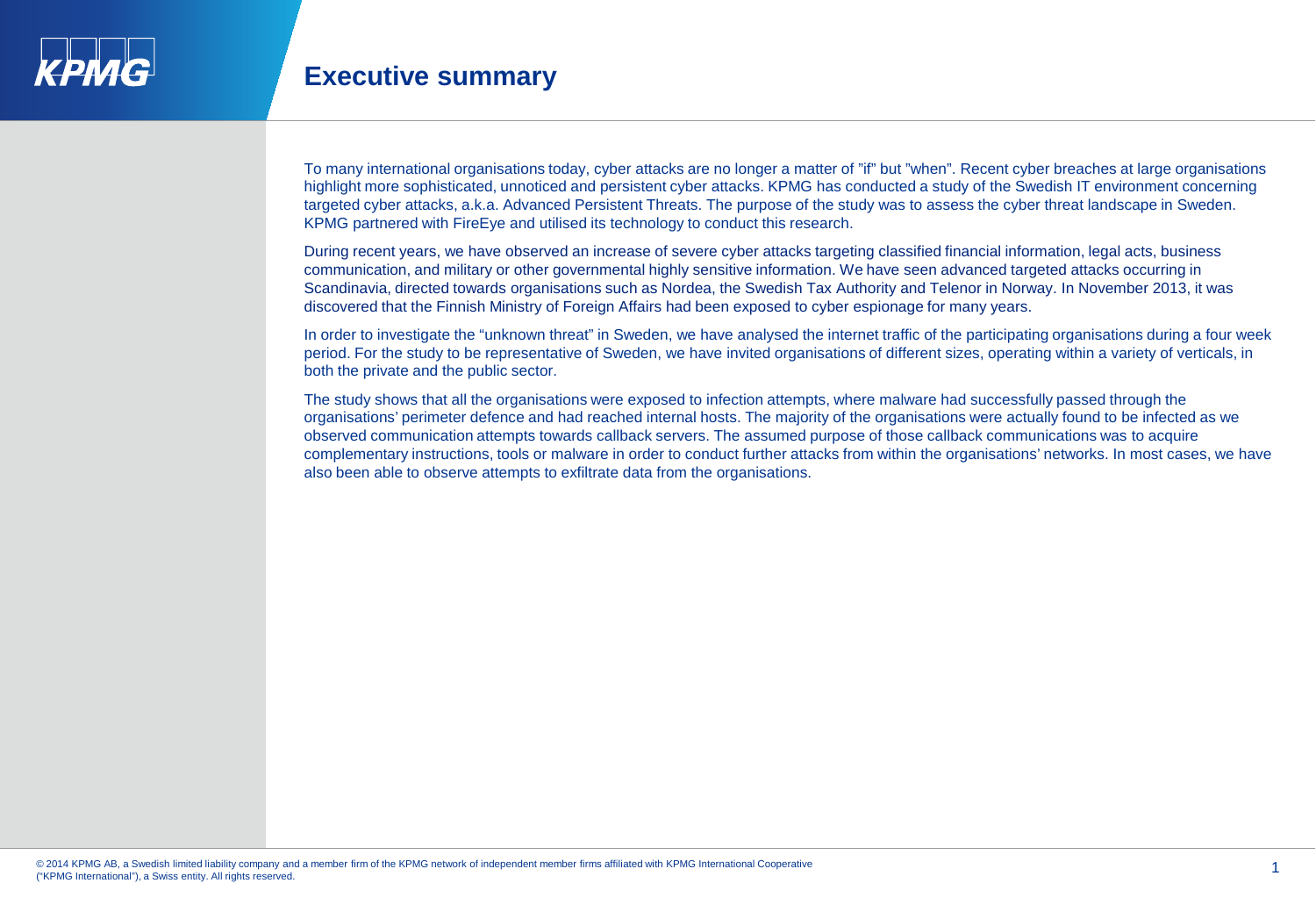

## **Key findings**

#### **Highlights**

93% of the organisations were breached

79% were exfiltrating data

Findings revealed that a large majority of participating organisations were breached during the measurement period.

A breached organisation is defined by the existence of call-back traffic. When a malware has been executed on host level, the infection will eventually start to call a remote server and wait for a response. These servers are also known as Command and Control servers (CnC). The attacker can connect to the compromised host via the CnC server and provide further instructions in order to conduct a targeted attack on the inside of the organisation network. In this study 93% of the organisations had been breached and 79% were actually exfiltrating data.

Despite that not all organisations were breached, they all were exposed to malicious software that had penetrated the outer security perimeter. However, it is important to note that the presence of a malware on a client host does not necessarily imply that the host is infected. In order for the malware to successfully infect a host it has to exploit a vulnerability or abuse a weakness on that host. Further, the endpoint antivirus/antimalware software must have failed to block the infection.

#### **Breached organisations**



### **Exfiltrating organisations**

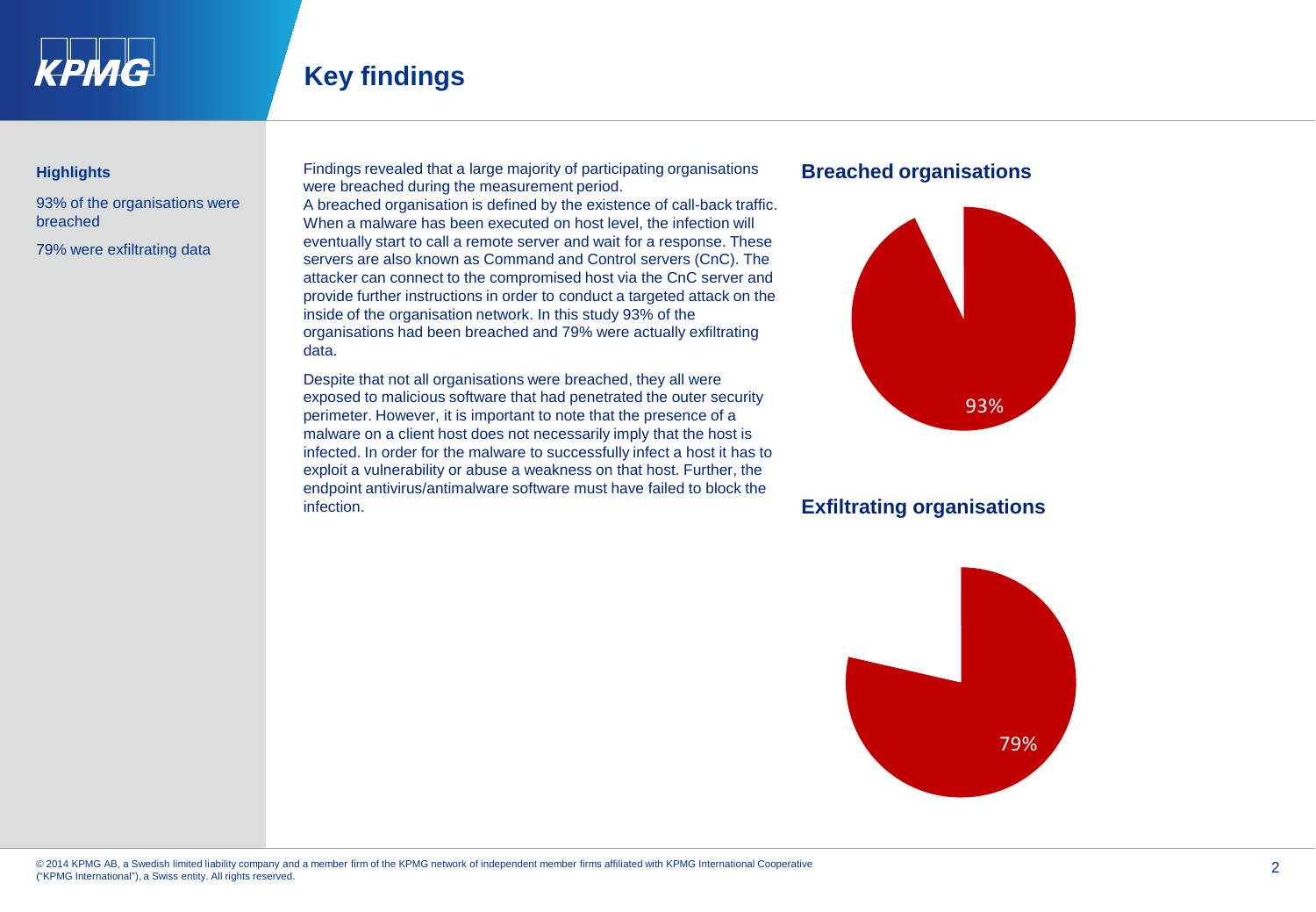

### **Approach**

#### **Highlights**

- 14 organisations
- 5 000 employees in average
- $\sim$  70 000 client hosts
- 15 586 security alerts

This study included 14 organisations, from which we selected a representative amount of client hosts to monitor during the month of June 2014. The incoming and outgoing internet traffic was monitored for a period of four weeks, between June 2 and June 27.

The average number of employees in these organisations is approximately 5 000. Due to the large variety of organisations participating to this study, in terms of vertical and size, we are confident to consider those organisations as a representative sample of the Swedish business landscape. For the purpose of the study, and in order to preserve the anonymity of the participating organisations, we have grouped organisations into six verticals: Finance, Government, Manufacturing, Retail, Industry and Service.

The study focused on gathering information related to malicious traffic. We only logged communications triggering security alerts. Since legitimate traffic was not logged we cannot track the exact amount of endpoints that were actually communicating through the FireEye appliances. However, we estimate the total number of unique internal hosts within participating organisations to approximately 70 000.

During the measurement period, we recorded a total of 15 586 security alerts.

Each organisation participating in the study were provided a FireEye NX 7400 appliance. The appliance was strategically placed on the edge of the organisation infrastructure, between the actual network security layers and the client hosts. The appliance was either positioned inline with the firewall or in mirror mode in order for the appliance to receive an integral copy of the traffic passing through the firewall and/or proxy. Both incoming and outgoing traffic were monitored.

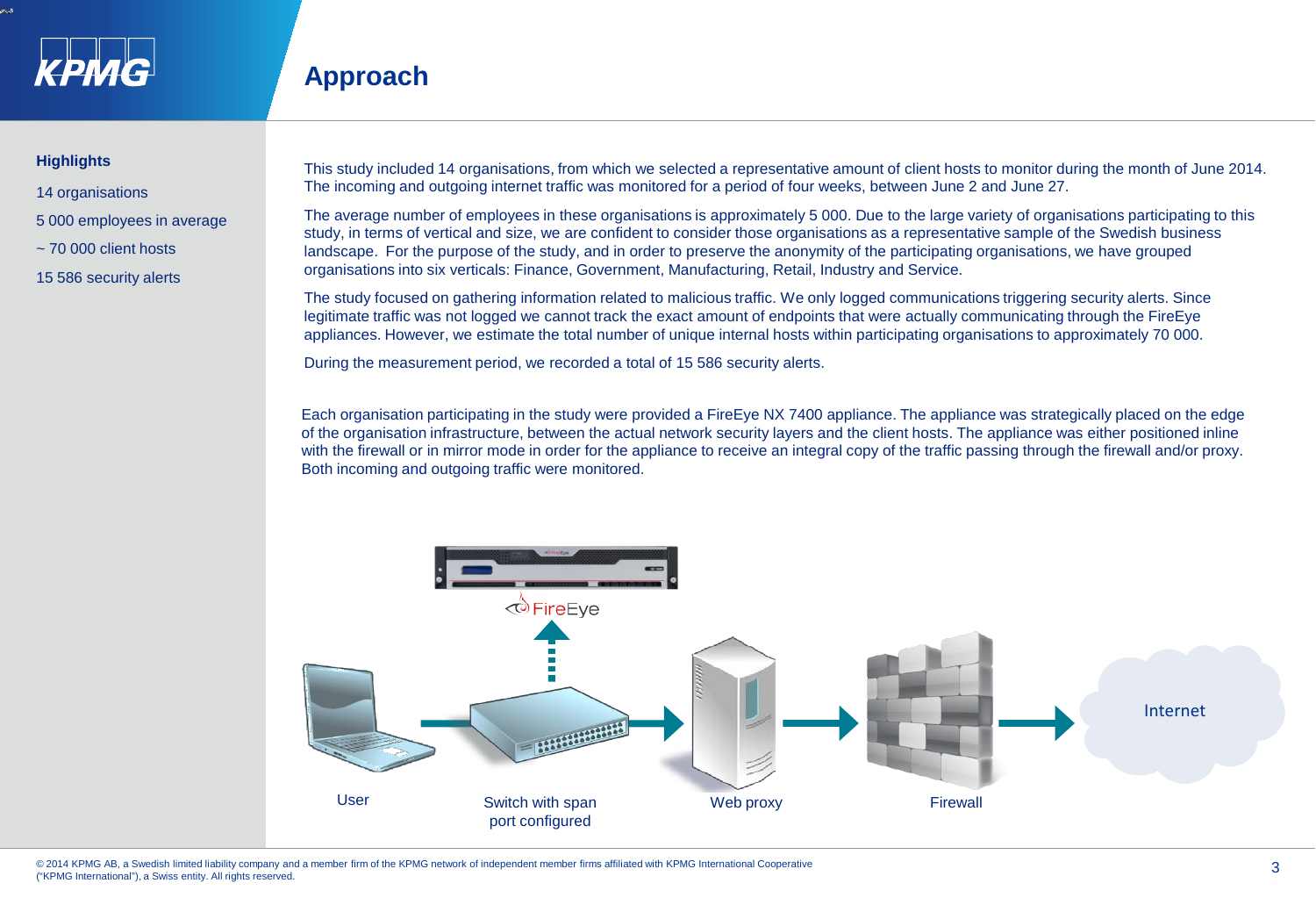### **Attack anatomy – five stages**

Advanced Persistent Threat (APT) are composed of several penetration stages with the main ambition to gather sensitive information from a targeted organisation and exfiltrate it. A typical scenario combines sophisticated exploits to circumvent network security perimeters, execute malicious code and establish communication with remote servers, known as command and control (CnC) servers. An APT typically begins with an exploit against commonly used software, such as a web browser, email, office software, or media players. The target of an APT might not necessarily be the infected host itself but more likely another internal system, in the range of the compromised host. The last stage of an APT will be to exfiltrtate gathered information to a CnC. APT are often perpetrated by well organised and financed actors with long terms objectives to acquire specific information. An attack can be executed over a long period of time using a wide variety of malware to infiltrate the targeted organisation. An APT attack life cycle can be decomposed into five distinct stages.



#### **Stage 1 – Initial Intrusion**

The first stage of a cyber attack is the exploitation of a targeted system. In this first step malware are delivered to the endpoint but can potentially be prevented by the organisation's perimeter security, e.g., firewall, proxy or antivirus/antimalware gateway. On the last resort, if undetected on the network level, the endpoint security measures might still stop the intrusion. System exploits are typically delivered through the Web (remote exploit) or through email (local exploit) as an attachment. The exploit code is embedded within a Web object (e.g. JavaScript, JPG) or file (e.g., XLS, PDF) to compromise the vulnerable OS or application enabling an attacker to run code, such as connect-back shellcode to call back to CnC servers and download more malware.

#### **Stage 2 – Installation of the malware – user executes the vulnerable code**

Once a victim system is exploited, arbitrary code is executed enabling malware to be installed on the compromised system. Visiting a web page or a simple double click of the mouse is all it takes for the user's system to become compromised and infected with the malware payload.

#### **Stage 3 – Call home - Establish connection with a remote server**

The malware installed during the prior stage often contains a Remote Administration Tool, or RAT. Once up and running, the RAT "calls home" by initiating an outbound connection, often an SSL-encrypted channel, between the infected computer and a CnC server operated by the APT actor. Sessions initiated from within the trusted network will most likely be undetected by traditional security measures.

#### **Stage 4 – Spread locally and find other hosts to infect**

It's highly unlikely that the initially breached end-user computing device contains strategic data. So the APT attacker must spread laterally through the network to search for high-value servers and databases containing sensitive data — the ultimate target of the APT. Lateral movement does not necessarily involve the use of malware or tools other than those already supplied by the compromised host operating system, such as command shells, NetBIOS commands, VNC, Windows Terminal Services, or other similar tools used by network administrators to service remote hosts. Once the ultimate target has been identified and adequate logon credentials are possessed, the attacker's hard work and determination begin to pay off.

#### **Stage 5 – Exfiltration stage - sensitive information is stolen from the organisation**

In this last stage, the attacker will exfiltrate data from the infected system. The attacker can take large amounts of data and compress it into small archive files in order to facilitate its transportation and remain undetected.

Source: FireEye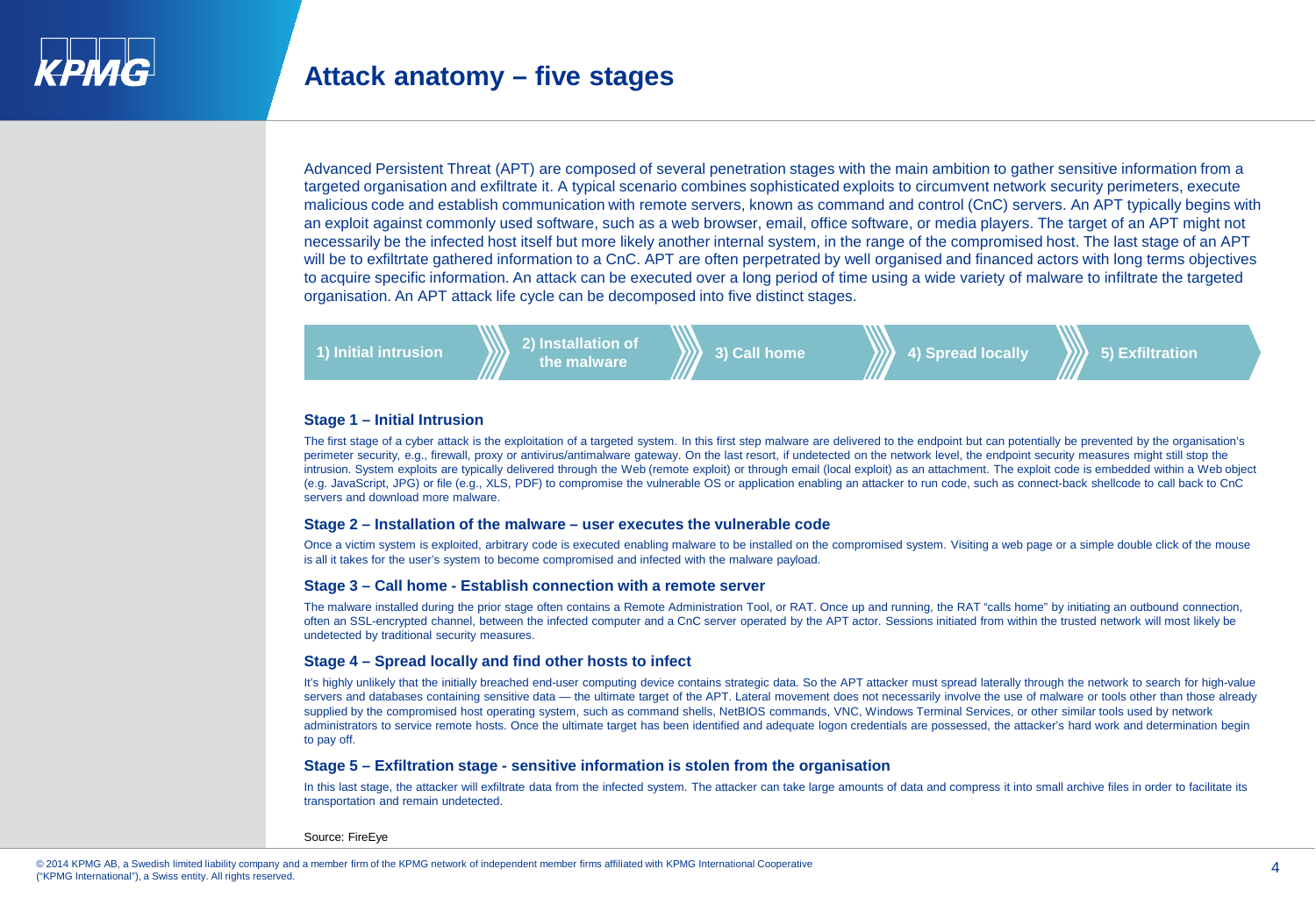

#### **Highlights**

49% of the detected malwares were unknown

Out of15 586 security alerts, 49% were unknown threats. An unknown malware is a malicious code that has not yet been reported and classified by the internet security community, at the time of the attack. They can still be categorised through the analysis of their behaviour or content.

Depending on their type, malware can have many different purposes. It may aim to take control of a client, open a backdoor, utilise processor power, collect data, spread an attack or exfiltrate sensitive information. Considering that attacks might have started prior to or ended after the measurement period, it was not always possible to determine in which stage of the APT attack some of the detected malware was operating.

In the study, we did not correlate the FireEye alerts with other organisational security logs, such as firewall, proxy, antivirus/antimalware or system logs. We are therefore not able to confirm, at the infection stage of an attack, if a malware was successfully penetrating the targeted host or propagating inside the organisation's network.

- **Trojan:** Malware taking control of the client
- **BackDoor**: Malware having full access to the client and can have lateral movement
- **Botnet:** Small, hidden programs that are often controlled by a malicious actor. Bots on a large number of client hosts can be connected to form a botnet.
- **InfoStealer:** Malware typically targeting financial information or users credentials/data
- **Roque Exploit Kit:** "water holing" websites delivering malware via an exploit
- **Virus**: Known Virus/Worm





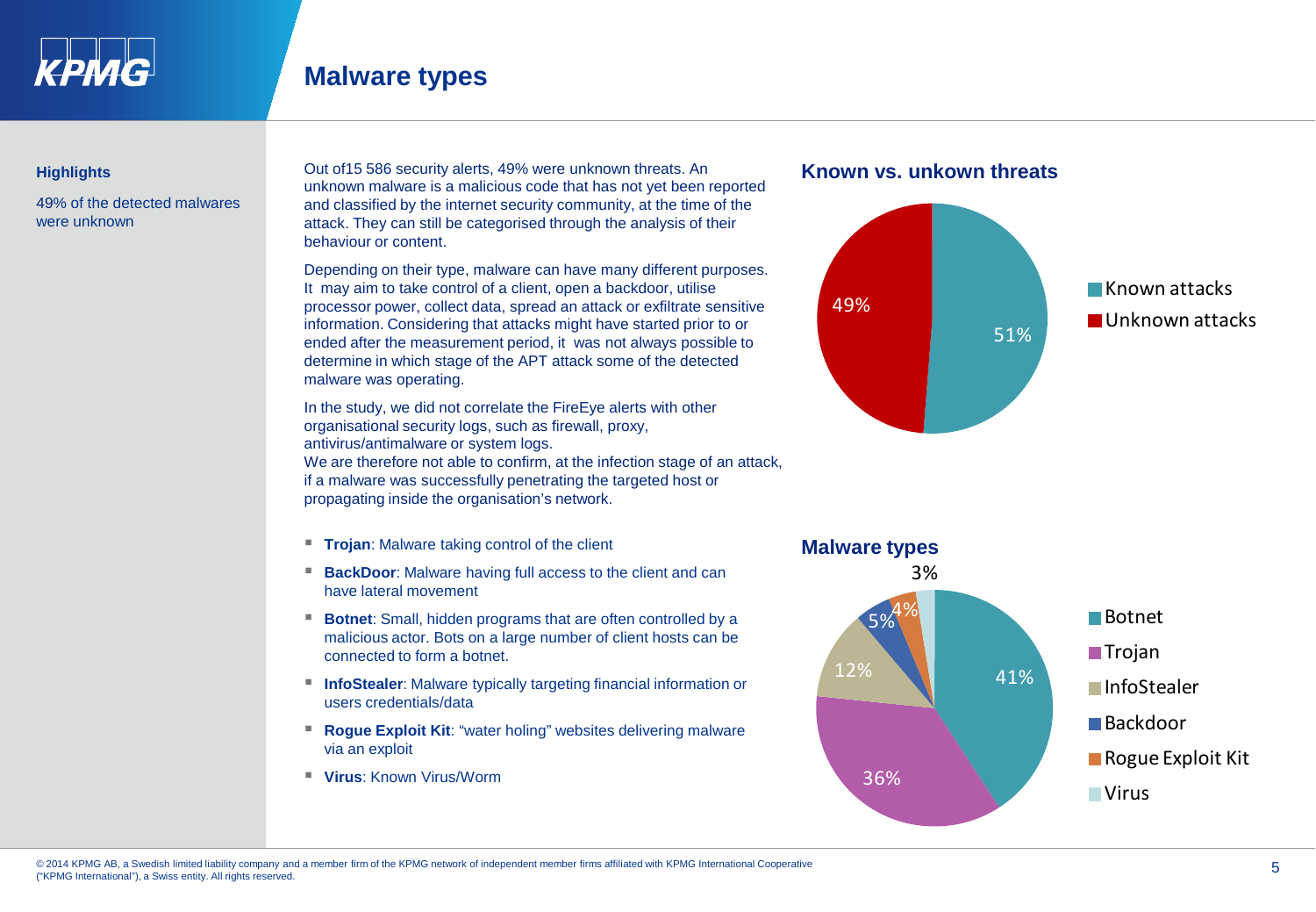

#### **Highlights**

52% of the identified malware were unknown to antivirus vendors

We have identified a total of 195 unique malware objects also called binaries, that had penetrated the organisations' security perimeter. Each malware object , or binary, is identified with a signature (hashcode). The individual signatures of those binaries were tested against virustotal.com in order to identify whether the malware was known by the time of the attack. 52% of the malware were not yet registered by any of the main 53 antivirus vendors. It is important to note that the binary file might have been previously observed, but for different reasons not yet shared with the public.

In addition to malware objects, we have also observed alerts that can be directly associated to Internet usage, i.e., internet related exploits. An exploit is a malicious code that aims to exploit a vulnerability in e.g., a web browser, plug-ins, etc.

Known browser exploits refers to URLs that are known to contain malicious content such as exploits.

#### **Binary analysis Distribution**



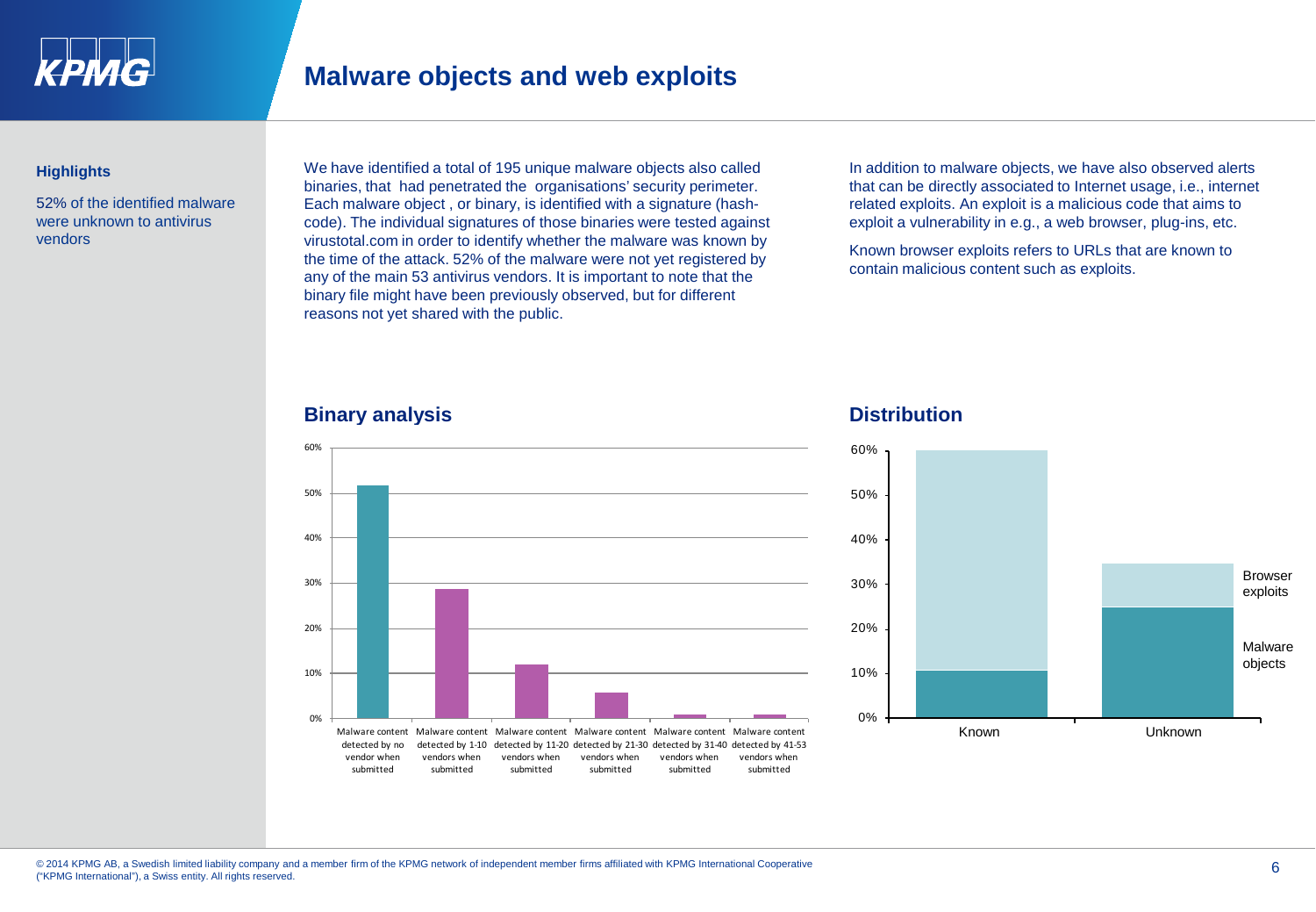

### **Callbacks**

#### **Highlights**

83% of the detected callbacks were related to exfiltration

Out of 14 organisations, 13 were subjects to callback traffic indicating that they were actually breached. Moreover, in 11 organisations, we observed callbacks from the same IP addresses for which we had previously noted a malware object or web infection (browser exploit) activity within a few minutes. We can therefore safely assume that those malware attacks were successful and that the targeted hosts actually got infected. We observed a total of 535 such events.

Callbacks are outbound connections to CnC servers. CnC servers can serve diverse purposes during different stages of an attack and can therefore be divided into several categories. They are either used to retrieve further attack instructions, RAT software (remote administration tool) or more malware into the compromised host, or to exfiltrate gathered data at the latest stage of the attack. The majority of the CnC servers identified during the study were unknown, which means that they were probably staged for the purpose of a specific targeted attack. The staging area might be a cloud based virtual host that can instantly be wiped away after the data has been extracted.



#### **Known vs. unknown destinations Callback type**



#### © 2014 KPMG AB, a Swedish limited liability company and a member firm of the KPMG network of independent member firms affiliated with KPMG International Cooperative<br>
7 ("KPMG International"), a Swiss entity. All rights reserved.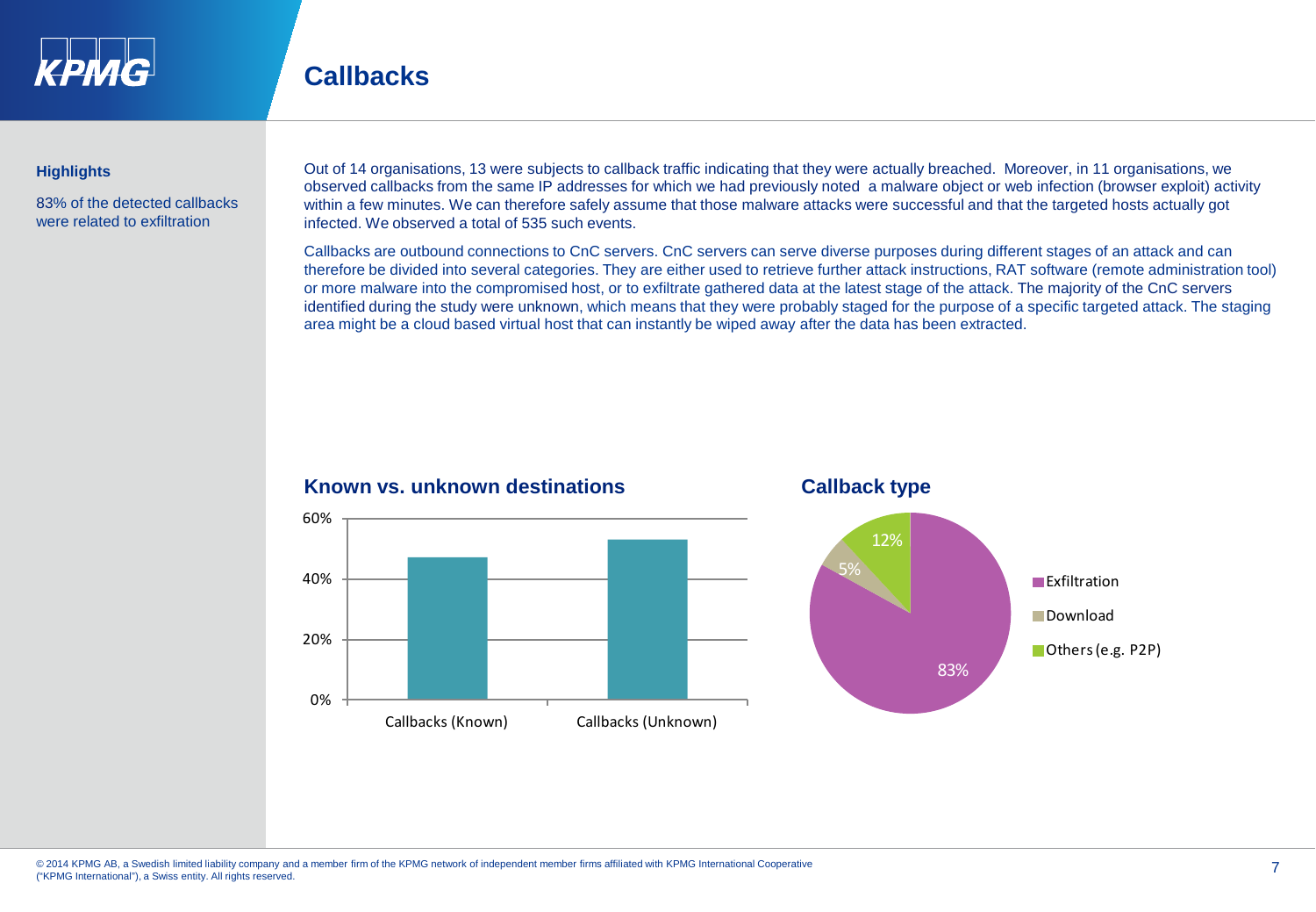

### **Callback destinations**

#### **Highlights**

Manufacturing and Retail mainly exfiltrates towards USA

Industry mainly exfiltrates towards Ukraine, Russia and UK

CnC servers used to receive exfiltrated data are unlikely to be the final storage destination for the leaked information. CnC servers toward which data is posted are most likely used as bridges before the data is forwarded further on. Ninety percent of those CnC servers receiving exfiltrated data were located in the USA. That considered, we have observed that organisations that were subject to exfiltration were initiating callback connections to different destinations, depending on which vertical they belong too. For instance, industry organisations were mainly leaking towards Ukraine, UK and Russia. Some verticals did not have enough volume to determine a significant trend with regards to callback destinations.

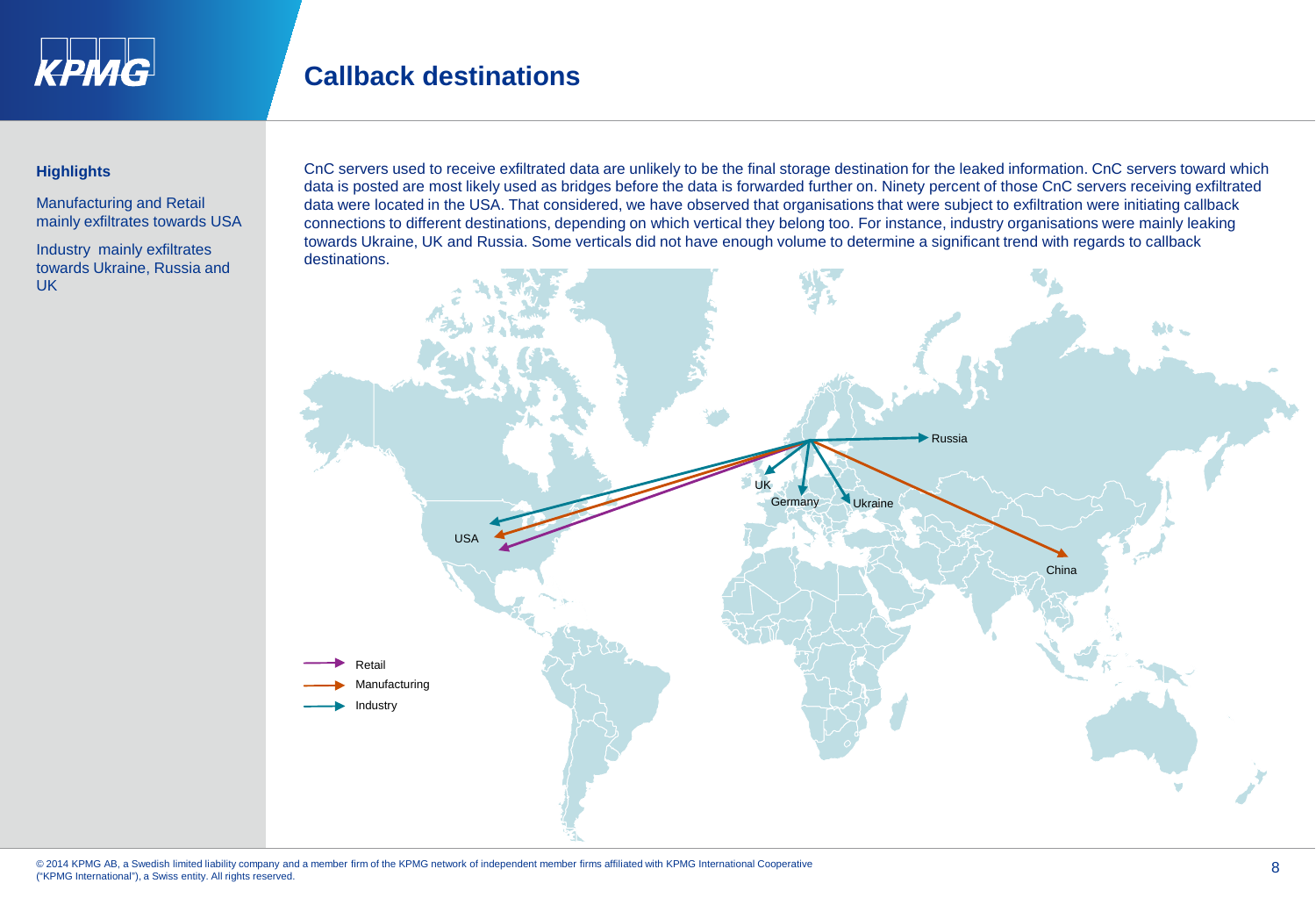

### **Conclusion**

#### **Highlights**

An average organisation generates 43 security incidents per day

Two infected hosts per organisation each day

According to this study, client hosts in an average organisation's network are generating an aggregate average of 43 security incidents per day, with the most active organisation generating around 226 security events per day. We have also discovered that organisations were averaging two new infected devices each day and 30 exfiltrations of data per day.

Such figures illustrate how discouraging it is for security departments to manually manage alerts in order to discover which constitute a real and present threat. It also sheds light on why recent high profile attacks at organizations, like the Finnish Ministry of Foreign Affairs in Helsinki, were undetected for so long, since alerts don't equal infections. The only way to determine if a device is infected is to correlate logged activities, which takes way too much time and man hours.

The ability to reduce the time spent to find infected devices is primordial. It takes months for organisations to discover a malicious breach and as much or longer to resolve it, according to the Verizon 2014 Data Breach Investigations Report. The ability to reduce the time-to-discovery to one day, would help organisations to block and contain ongoing attacks, stop further proliferation and prevent potential exfiltration of data. Not only is this a tremendous saving in time, but it significantly shrinks the window of when an organisation is vulnerable to a particular attack.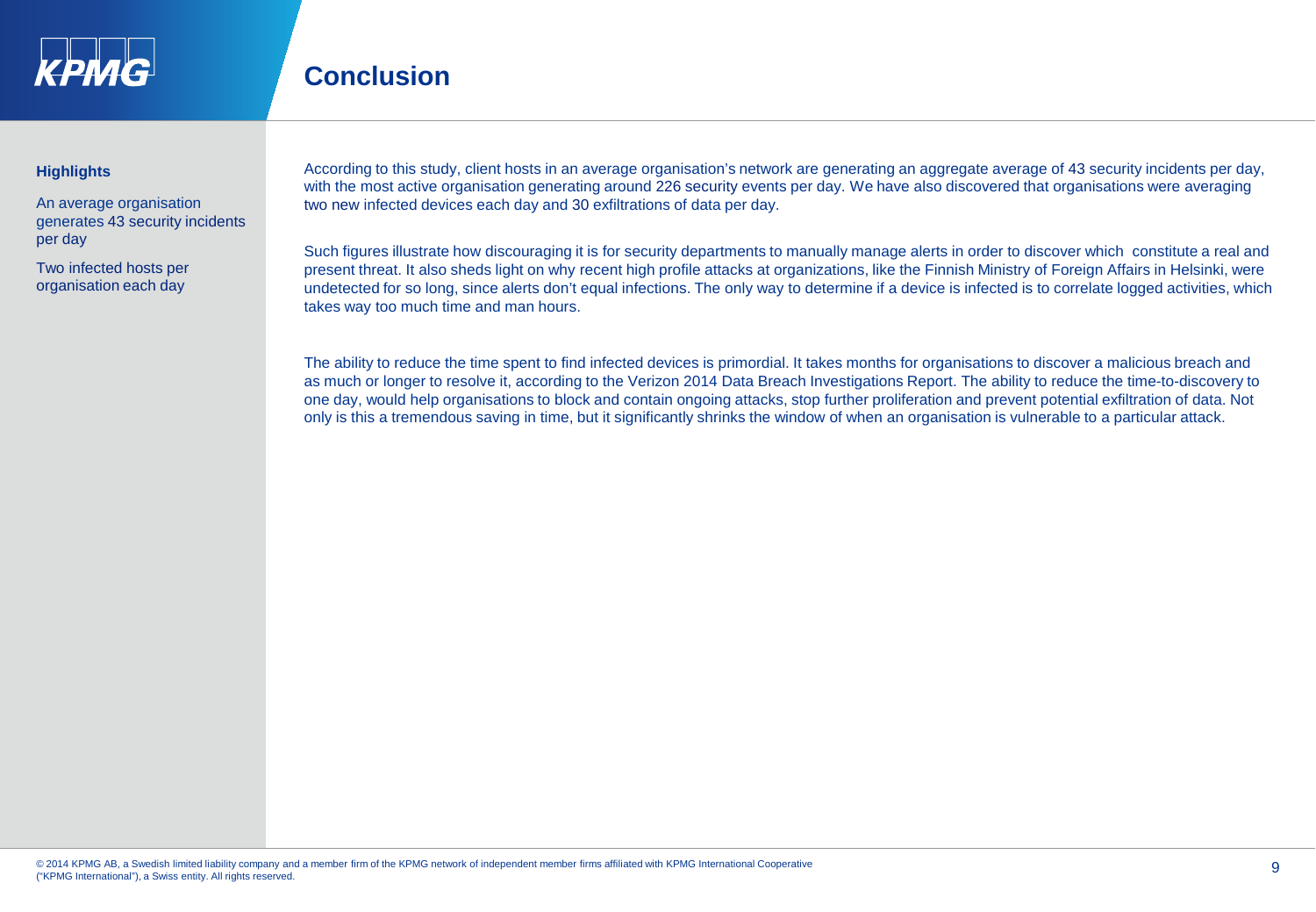

Infection by malware or suspected intrusion into the organization's systems are serious incidents that could have a huge impact on business.

Despite best efforts to maintain a tight security posture across networks and systems; cyber attacks do, and more importantly will occur. Security is a process and not a solution, and as such safeguarding IT networks and sensitive data from electronic attack and exposure, both from the internet and internally at an organisation is a constant effort.

The slightest lapse in security processes could prove detrimental to an organisation, resulting in critical system down-time or exposure of sensitive corporate and customer information with severe consequences of financial and reputational loss, and potential legal implications.

Advanced Persistent Threats (APTs) to organisations are ever increasing with nefarious individuals or organisations devoting significant time and effort in gaining unauthorised and persistent access to networks and systems. APT actors will most likely not be discouraged if an occurrence of their targeted attacks was once successfully contained.

The inevitability of cyber attacks whether small isolated events or large-scale network compromise, outage or data exfiltration therefore presents a strong business case for developing an effective response capability.

A comprehensive cyber response capacity should cover all facets of proactive and reactive cyber response, consisting of Prepare & Train, Detect & Initiate, Contain & Investigate, Recover and Report & Improve.